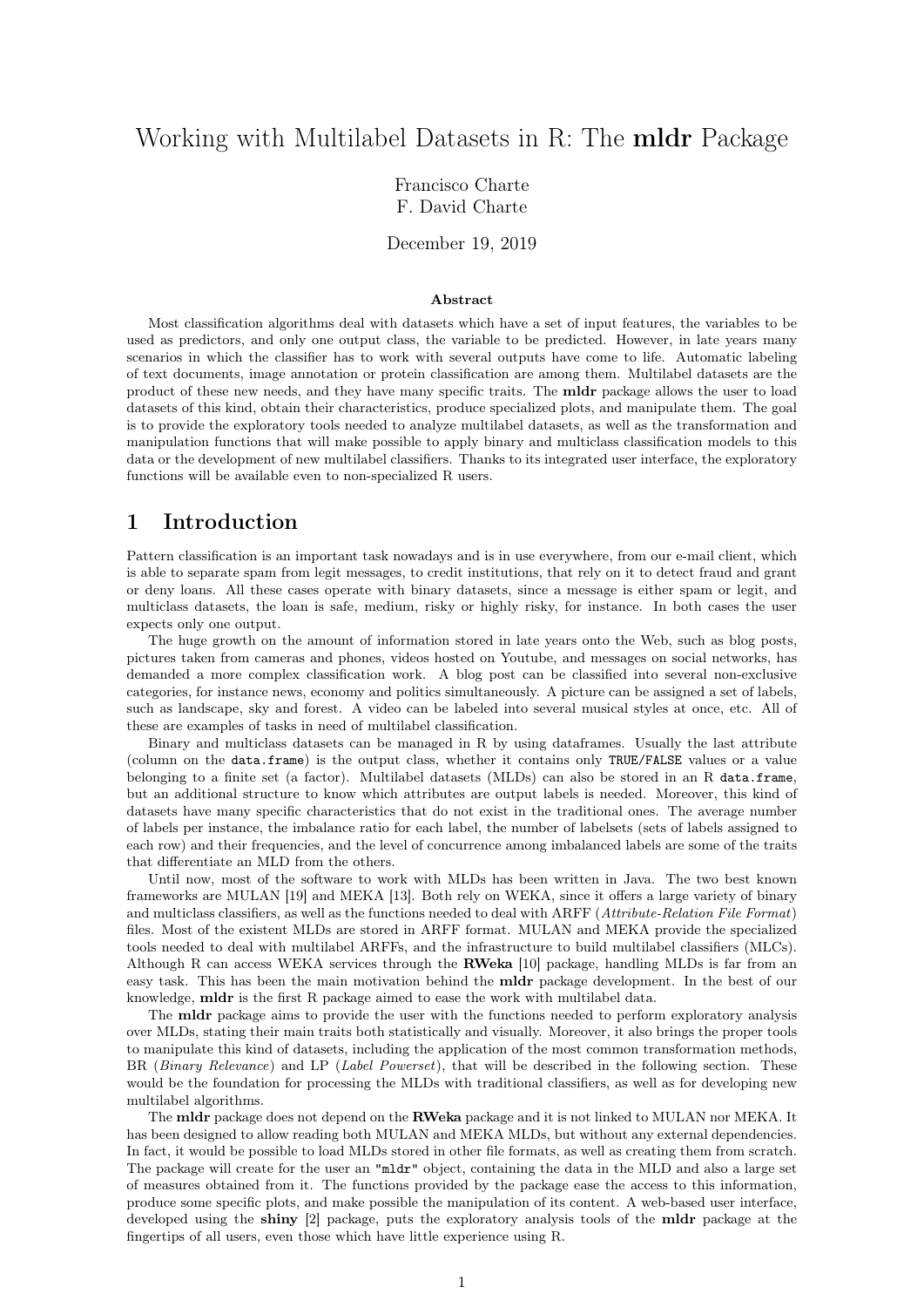In the following section the foundations related to MLDs and MLC will be briefly introduced. After that, the structure of the mldr package and the operations it provides will be explained. Finally, the user interface provided by mldr to ease exploratory analysis tasks over MLDs will be shown. All code displayed in this paper is available in a vignette, accessible by loading the mldr package and entering vignette("mldr").

## 2 Working with multilabel datasets

MLDs are generated from text documents [11], sets of images [6], music collections, and protein attributes [5], among other sources. For each sample a set of features (input attributes) is collected, and a set of labels (the output labelset) is assigned. Usually there are several hundreds or even thousands of attributes, and it is not rare that a MLD has more labels than features. Some MLDs have only a few labels per instance, while others have dozens of them. In some MLDs the number of label combinations (labelsets) is quite short, whereas in others it can be very large. Most MLDs are imbalanced, which means that some labels are very frequent while others are scarcely represented. The labels in an MLD can be correlated or not. Moreover, frequent labels and rare labels can appear together in the same instances.

As can be seen, a lot of different scenarios can be found depending on the MLD characteristics. This is the reason why several specific measures have been designed to assess MLD traits [18], since they can have a serious impact into the MLCs performance. The two subsections below introduce several of these measures and some of the approaches followed to face multilabel classification.

#### 2.1 Multilabel dataset traits

The most common characterization measures for MLDs can be grouped into four categories, as depicted in Figure 1.



Figure 1: Characterization measures taxonomy.

The most basic information that can be obtained from an MLD is the number of instances, attributes and labels. Being D any MLD containing |D| instances, any instance  $D_i$ ,  $i \in \{1..|D|\}$  will be the union of a set of attributes and a set of labels  $(X_i, Y_i)$ ,  $X_i \in X^1 \times X^2 \times \cdots \times X^f$ ,  $Y_i \subseteq L$ , where f is the number of input features and  $X^j$  is the space of possible values for the j-th attribute,  $j \in \{1..f\}$ . L being the full set of labels used in  $D$ ,  $Y_i$  could be any subset of items in  $L$ . Therefore, theoretically the number of potential labelsets could be  $2^{|L|}$ . In practice this number tends to be limited by  $|D|$ .

Each instance  $D_i$  has an associated labelset, whose length (number of active labels) can be in the range  ${0..|L|}$ . The average number of active labels per instance is the most basic measure of any MLD, usually known as Card (standing for cardinality). It is calculated as shown in Equation 1. Dividing this measure by the number of labels in  $L$ , as shown in Equation 2, results in a dimension-less measure, known as *Dens* (standing for label density).

$$
Card(D) = \frac{1}{|D|} \sum_{i=1}^{|D|} |Y_i|.
$$
 (1)

$$
Dens(D) = \frac{1}{|D|} \sum_{i=1}^{|D|} \frac{|Y_i|}{|L|}.
$$
\n(2)

Most multilabel datasets are imbalanced, meaning that some of the labels are very frequent whereas others are quite rare. The level of imbalance of a determinate label can be measured by the imbalance ratio, *IRLbl*, defined in Equation 3. To know how much imbalance there is in D, the  $MeanIR$  measure [4] is calculated as the mean imbalance ratio among all labels, as shown in Equation 4. In order to know the significance of this last measure, the standard CV (*Coefficient of Variation, Equation 5*) can be used.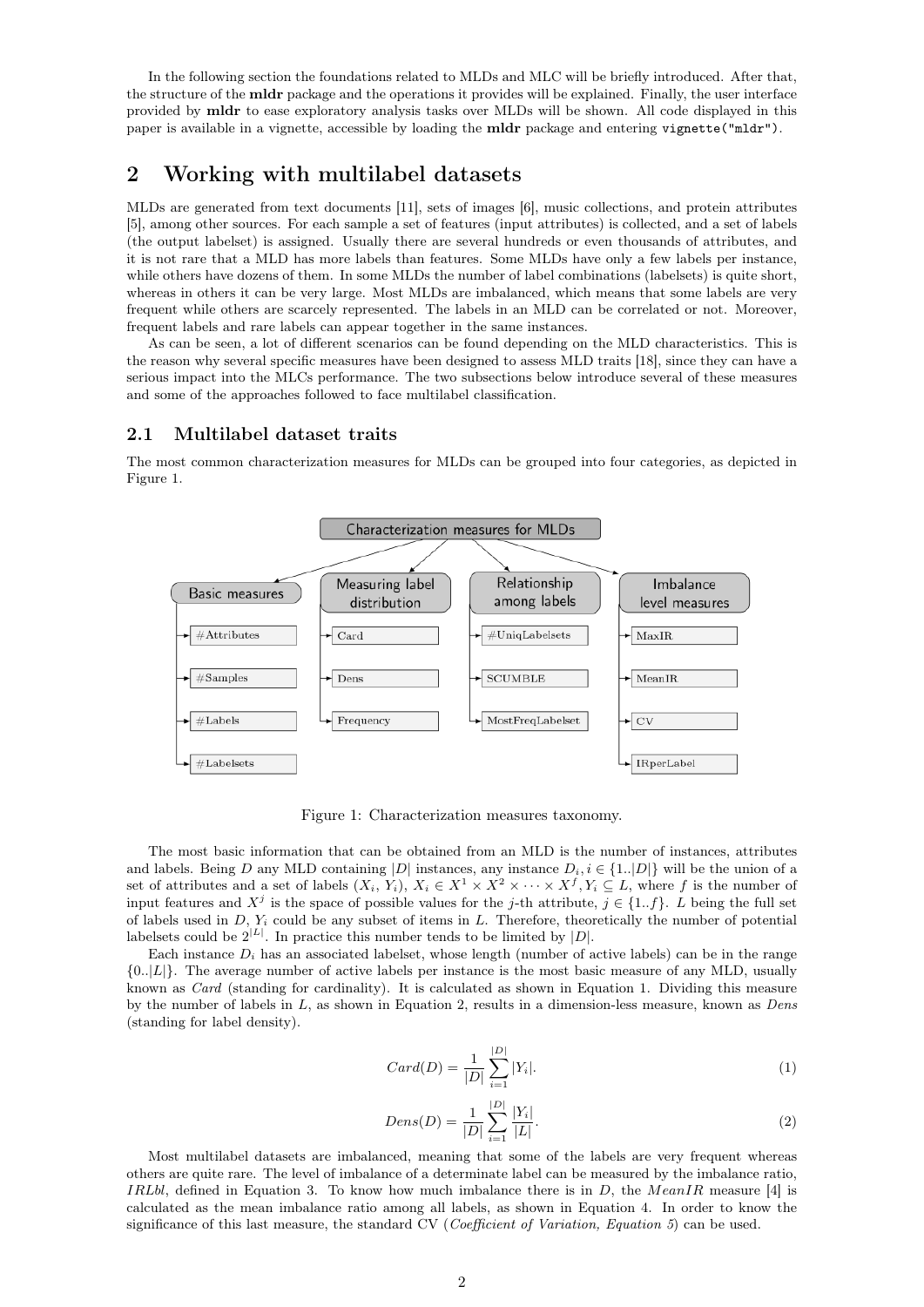$$
IRLbl(y) = \frac{\underset{y' \in L}{\operatorname{argmax}} \left( \sum_{i=1}^{|D|} h(y', Y_i) \right)}{\sum_{i=1}^{|D|} h(y, Y_i)}, \quad h(y, Y_i) = \begin{cases} 1 & y \in Y_i \\ 0 & y \notin Y_i \end{cases}.
$$
 (3)

$$
MeanIR = \frac{1}{|L|} \sum_{y \in L} (IRLbl(y)).
$$
\n<sup>(4)</sup>

$$
CV = \frac{IRLbb}{MeanIR}, \quad IRLbb = \sqrt{\sum_{y=Y_1}^{Y_{|Y|}} \frac{(IRLbl(y) - MeanIR)^2}{|Y| - 1}}
$$
(5)

The number of different labelsets, as well as the amount of them being unique labelsets (appearing only once in  $D$ ), give us a glimpse on how sparsely the labels are distributed. The labelsets by themselves allow to know how the labels in L are related. A very frequent labelset denotes that the labels in it tend to appear jointly in D. The  $SCUMBLE$  measure, introduced in [3] and shown in Equation 7, is used to assess the concurrence level among frequent and infrequent labels.

$$
SCUMBLE_{ins}(i) = 1 - \frac{1}{IRLbl_i} \left( \prod_{l=1}^{|L|} IRLbl_{il} \right)^{(1/|L|)}
$$
(6)

$$
SCUMBLE(D) = \frac{1}{|D|} \sum_{i=1}^{|D|} SCUMBLE_{ins}(i)
$$
\n<sup>(7)</sup>

Besides the aforementioned, there are some other interesting traits that can be indirectly obtained from the previous measures, such as the ratio between input features and output labels, the maximum IRLbl, or the coefficient of variation in the imbalance levels, among others.

Although the raw numbers given by these calculations describe the nature of any multilabel dataset to a good level, in general a visualization of its characteristics would be desirable to ease its interpretation by researchers.

The information obtained from the previous measures depicts the characteristics of the dataset. This data, along with other factors such as the loss function used by the classifier, would help in choosing the most proper algorithm to learn from it and, in the future, make predictions on new data. Traditional classification models, such as trees and support vector machines, are designed to give only one output as result. Multilabel classification can mainly be faced through two different approaches:

#### 2.2 Multilabel classification

- Algorithm adaptation: The goal is to modify existent algorithms taking into account the multilabel nature of the samples, for instance hosting more than one class in the leaves of a tree instead of only one.
- Problem transformation: This approach transforms the original data to make it suitable to traditional classification algorithms, then combines the obtained predictions to build the labelsets given as output result.

Although several transformation methods have been defined in the specialized literature, there are two among them that stand out because they are the foundation for many others:

- Binary Relevance (BR): Introduced by  $[8]$  as an adaptation of OVA (*one-vs-all*) to the multilabel scenario, this method transforms the original multilabel dataset into several binary datasets, as many as different labels there are. This way any binary classifier can be used, joining their individual predictions to generate the final output.
- Label Powerset (LP): Introduced by [1], this method transforms the multilabel dataset into a multiclass dataset by using the labelset of each instance as class identifier. Any multiclass classifier can be used, transforming back the predicted class into a labelset.

BR and LP have been used not only as a direct technique to implement multilabel classifiers, but also as base methods to build more sophisticated algorithms. Several ensembles of binary classifiers relying on BR have been proposed, such as CC (Classifier Chains) or ECC (Ensemble of Classifier Chains), both by [15]. The same is applicable to the LP transformation, foundation of ensemble multilabel classifiers such as RAkEL (Random k-Labelsets for Multi-Label Classification, [17]) and EPS (Ensemble of Pruned Sets, [14]).

For the readers interested in deeper knowledge, a recent review on multilabel classification has been published by [21].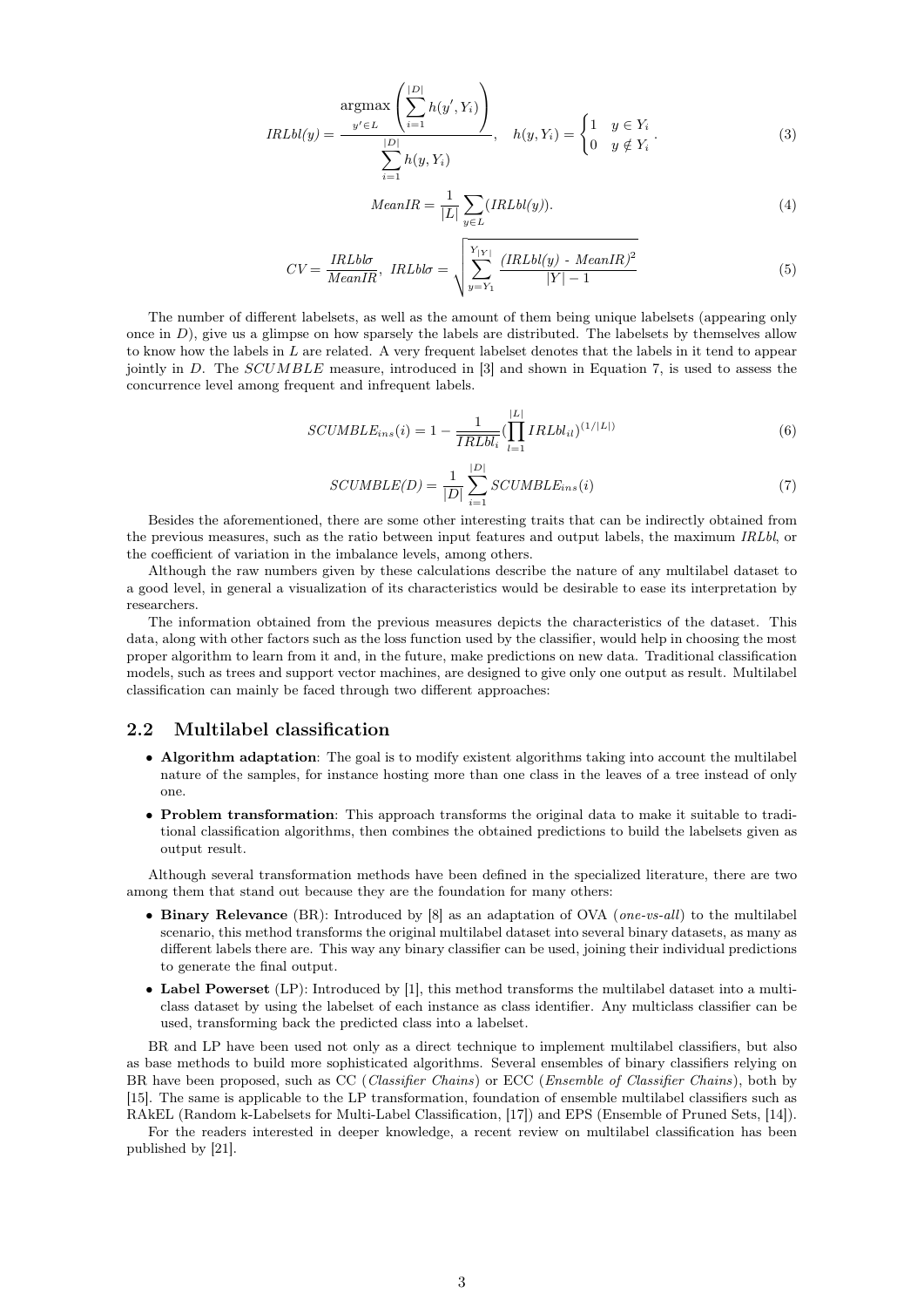## 3 The mldr package

R is among the most used tools when it comes to performing data mining tasks, including binary and multiclass classification. However, the work with MLDs in R is not as easy as it is with classic datasets. This is the main motivation behind the development of the **mldr** package, whose goals and functionality are described in this section.

#### 3.1 Main goals of the mldr package

When we planned the development of this package, our main objective was to ease the exploration of MLDs from R. This included loading existent MLDs in different formats, as well as obtaining from them all the available information. These functions should be available to everyone, even to users not used to the R command line but to GUIs (*Graphic User Interfaces*) such as **Rcmdr** (aka R Commander, [7]) or **rattle** [20].

At the same time, we aimed to include the tools needed to manipulate the MLDs, apply filters and transformations, and also the possibility of loading MLDs from alternative file formats, as well as to creating them from scratch. This functionality, directed to more experienced R users, opens the doors to implement other algorithms on top of mldr, for instance preprocessing methods or multilabel classifiers.

### 3.2 Installing and loading the mldr package

The mldr package is available at CRAN servers, therefore it can be installed as any other package, by simply typing:

#### install.packages("mldr")

mldr depends on three R packages: XML [12], circlize [9] and shiny. The first one allows reading XML (eXtensible Markup Language) files, the second one is used to generate a specific type of plot (described below), and the third one is the base of its user interface.

Older releases of mldr, as well as the development version, are available at http://github.com/fcharte/ mldr. It is possible to install the development version using the install\_github() function from devtools.

Once installed, the package has to be loaded before it can be used. This can be done through the library() or require() functions, as usual. After loading the package three sample MLDs will be available: birds, emotions and genbase. These are included into the 'birds.rda', 'emotions.rda' and 'genbase.rda' files, which are lazily loaded along with the package.

The **mldr** package uses its own internal representation for MLDs, which are assigned the "mldr" class. Inside an "mldr" object, such as the previous mentioned emotions or birds, both the data in the MLD and all the information obtained from this data can be found.

### 3.3 Loading and creating MLDs

Besides the three sample MLDs included in the package, the mldr() function allows to load any MLD stored in MULAN or MEKA file formats. Assuming that the files 'core15k.arff' and 'core15k.xml', which hold the Corel5k [6] MLD in MULAN format, are in the current directory, the loading will be done as follows:

```
corel5k <- mldr("corel5k")
```
If the XML file is not available, it is possible to indicate just the number of labels in the MLD instead. In this case, the function assumes that the labels are at the end of the list of features. For instance:

```
corel5k <- mldr("corel5k", label_amount = 374)
```
Loading an MLD in MEKA file format is equally easy. In this case there is not an XML file with label information, but a special header inside the ARFF file, a fact that will be indicated to mldr() with the use\_xml parameter:

```
imdb <- mldr("imdb", use_xml = FALSE)
```
In all cases the result, as long as the MLD can be correctly loaded and parsed, will be a new "mldr" object ready to use.

If the MLD we are interested in is not in MULAN or MEKA format, firstly it will have to be loaded in a data.frame, for instance using functions such as read.csv(), read.table() or a more specialized reader, and secondly this data.frame and an integer vector stating the indices of the labels inside it will be given to the mldr\_from\_dataframe() function. This is a general function for creating an "mldr" object from any data.frame, so it can also be used to generate new MLDs on the fly, as shown in the following example:

```
df \leq data.frame(matrix(rnorm(1000), ncol = 10))
df$Label1 <- c(sample(c(0,1), 100, replace = TRUE))
df$Label2 <- c(sample(c(0,1), 100, replace = TRUE))
mymldr <- mldr_from_dataframe(df, labelIndices = c(11, 12), name = "testMLDR")
```
This will assign to mymldr an MLD, named testMLDR, with 10 input attributes and 2 labels.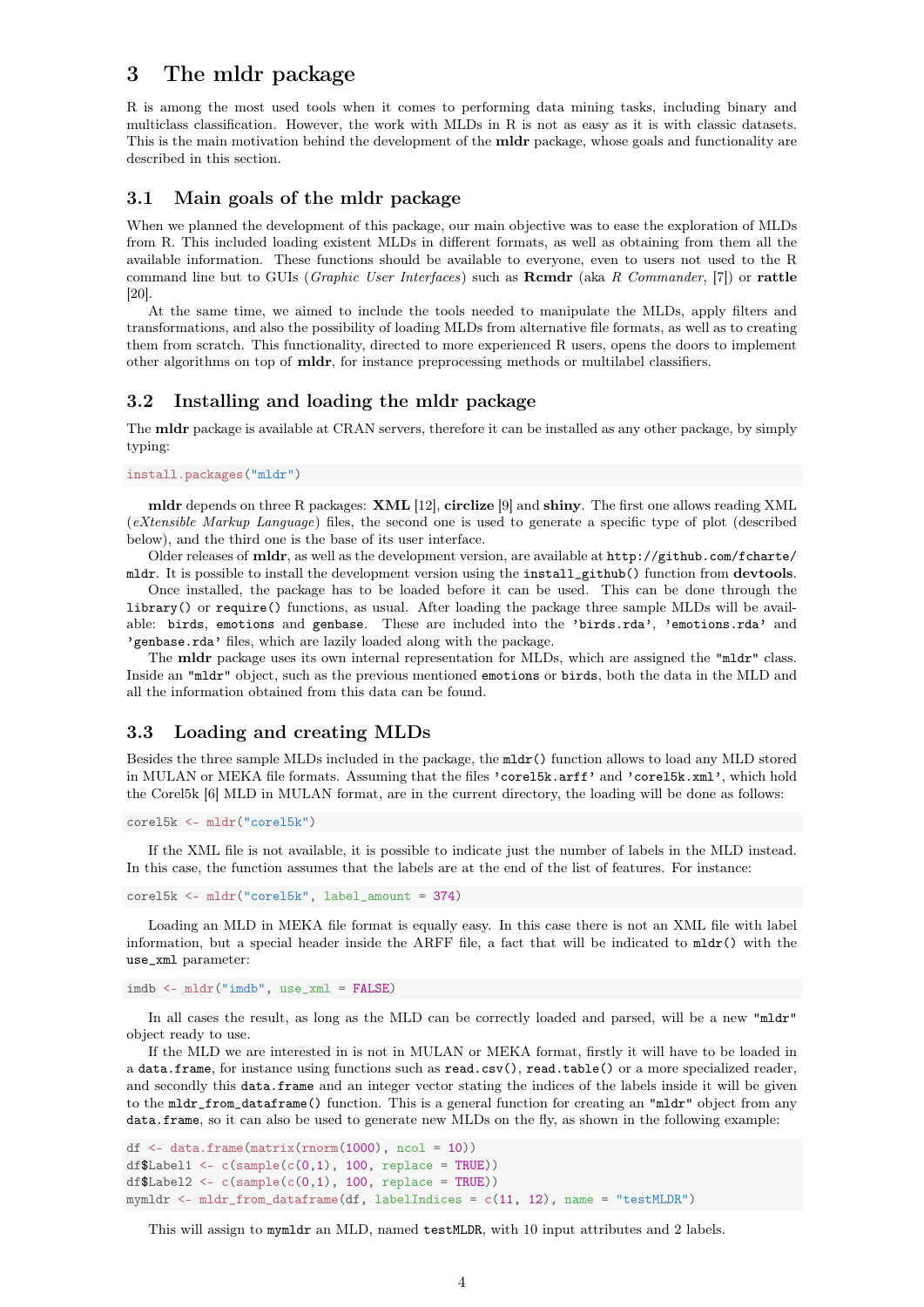### 3.4 Obtaining information from an MLD

After loading any MLD, a quick summary of its main characteristics can be obtained by means of the usual summary() function, as shown below:

```
summary(birds)
```
## num.attributes num.instances num.inputs num.labels num.labelsets ## 1 279 645 260 19 133 ## num.single.labelsets max.frequency cardinality density meanIR ## 1 73 294 1.013953 0.05336597 5.406996 ## scumble scumble.cv tcs ## 1 0.03302765 2.298296 13.39547

Any of these measures can be individually obtained through the measures member of the "mldr" class, like this:

```
emotions$measures$num.attributes
## [1] 78
genbase$measures$scumble
## [1] 0.0287591
```
Full information about the labels in the MLD, including the number of times they appear, their IRLbl and SCUMBLE measures, can be retrieved by using the labels member of the "mldr" class:

birds\$labels

| ## |                              |           | index count | freq                                | <b>IRLb1</b> | <b>SCUMBLE</b>      |  |
|----|------------------------------|-----------|-------------|-------------------------------------|--------------|---------------------|--|
|    | ## Brown Creeper             | 261       |             | 14 0.021705426                      |              | 7.357143 0.12484341 |  |
|    | ## Pacific Wren              | 262       |             | 81 0.125581395                      |              | 1.271605 0.05232609 |  |
|    | ## Pacific-slope Flycatcher  | 263       |             | 46 0.071317829                      |              | 2.239130 0.06361470 |  |
|    | ## Red-breasted Nuthatch     | 264       |             | 9 0.013953488 11.444444 0.15744451  |              |                     |  |
|    | ## Dark-eyed Junco           | 265       |             | 20 0.031007752                      |              | 5.150000 0.10248336 |  |
|    | ## Olive-sided Flycatcher    | 266       |             | 14 0.021705426 7.357143 0.18493760  |              |                     |  |
|    | ## Hermit Thrush             | 267       |             | 47 0.072868217                      |              | 2.191489 0.06777263 |  |
|    | ## Chestnut-backed Chickadee | 268       |             | 40 0.062015504                      |              | 2.575000 0.06807452 |  |
|    | ## Varied Thrush             | 269       |             | 61 0.094573643                      |              | 1.688525 0.07940806 |  |
|    | ## Hermit Warbler            | 270       |             | 53 0.082170543                      |              | 1.943396 0.07999006 |  |
|    | ## Swainson's Thrush         | 271       |             | 103 0.159689922                     |              | 1.000000 0.11214301 |  |
|    | ## Hammond's Flycatcher      | 272       |             | 28 0.043410853                      |              | 3.678571 0.06129884 |  |
|    | ## Western Tanager           | 273       |             | 33 0.051162791                      |              | 3.121212 0.07273988 |  |
|    | ## Black-headed Grosbeak     | 274       |             | 9 0.013953488 11.444444 0.20916487  |              |                     |  |
|    | ## Golden Crowned Kinglet    | 275       |             | 37 0.057364341                      |              | 2.783784 0.09509474 |  |
|    | ## Warbling Vireo            | 276       |             | 17 0.026356589                      |              | 6.058824 0.14333613 |  |
|    | ## MacGillivray's Warbler    | 277       |             | 6 0.009302326 17.166667 0.24337605  |              |                     |  |
|    | ## Stellar's Jay             | 278       |             | 10 0.015503876 10.300000 0.12151527 |              |                     |  |
|    | ## Common Nighthawk          | 279       |             | 26 0.040310078                      |              | 3.961538 0.06520272 |  |
| ## | SCUMBLE.CV                   |           |             |                                     |              |                     |  |
|    | ## Brown Creeper             |           | 0.6788629   |                                     |              |                     |  |
|    | ## Pacific Wren              |           | 1.4590810   |                                     |              |                     |  |
|    | ## Pacific-slope Flycatcher  |           | 1.1456585   |                                     |              |                     |  |
|    | ## Red-breasted Nuthatch     |           | 0.9686548   |                                     |              |                     |  |
|    | ## Dark-eyed Junco           |           | 0.7750301   |                                     |              |                     |  |
|    | ## Olive-sided Flycatcher    | 0.5305291 |             |                                     |              |                     |  |
|    | ## Hermit Thrush             |           | 1.2703174   |                                     |              |                     |  |
|    | ## Chestnut-backed Chickadee |           | 1.1641298   |                                     |              |                     |  |
|    | ## Varied Thrush             |           | 1.1296842   |                                     |              |                     |  |
|    | ## Hermit Warbler            |           | 1.4472129   |                                     |              |                     |  |
|    | ## Swainson's Thrush         | 0.9562594 |             |                                     |              |                     |  |
|    | ## Hammond's Flycatcher      | 0.9188832 |             |                                     |              |                     |  |
|    | ## Western Tanager           | 0.8804317 |             |                                     |              |                     |  |
|    | ## Black-headed Grosbeak     |           | 0.6308997   |                                     |              |                     |  |
|    | ## Golden Crowned Kinglet    | 0.8898242 |             |                                     |              |                     |  |
|    | ## Warbling Vireo            | 0.9121402 |             |                                     |              |                     |  |
|    | ## MacGillivray's Warbler    |           | 0.8726136   |                                     |              |                     |  |
|    | ## Stellar's Jay             |           | 1.5532108   |                                     |              |                     |  |
|    | ## Common Nighthawk          |           | 1.4424929   |                                     |              |                     |  |

The same is applicable for labelsets and attributes, by means of the labelsets and attributes members of the class.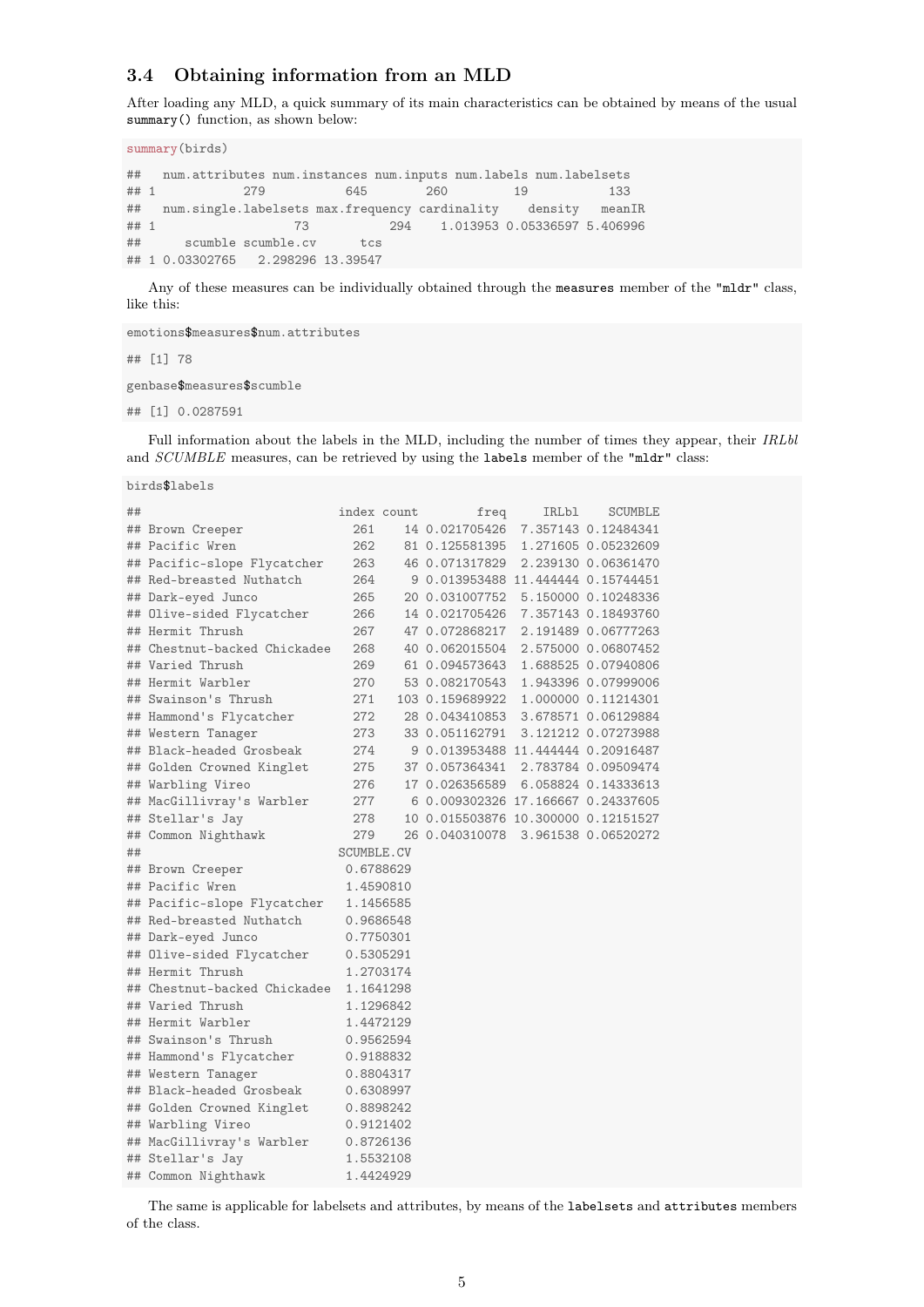To access the MLD content, attributes and label values, the print() function can be used, as well as the dataset member of the "mldr" object.

### 3.5 Plotting functions

Exploratory analysis of MLDs can be tedious, since most of them have thousands of attributes and hundreds of labels. The mldr package provides a plot() function specific for dealing with "mldr" objects, allowing the generation of several specific types of plots. The first parameter given to plot() must be an "mldr" object, while the second one specifies the type of plot to be produced.

plot(emotions, type = "LH")



**emotions − Labels histogram**

There are seven different types of plots available: three histograms showing relations between instances and labels, two bar plots with similar aim, a circular plot indicating types of attributes and a concurrence plot for labels. All of them are shown in the following code:

```
layout(matrix(c(1,1,6,1,1,3,5,5,3,2,4,7), 4, 3, byrow = TRUE))
plot(emotions, type = "LC")
plot(emotions, type = "LH")
plot(emotions, type = "LB")
plot(emotions, type = "CH")
plot(emotions, type = "LSB")
plot(emotions, type = "AT")
plot(emotions, type = "LSH")
```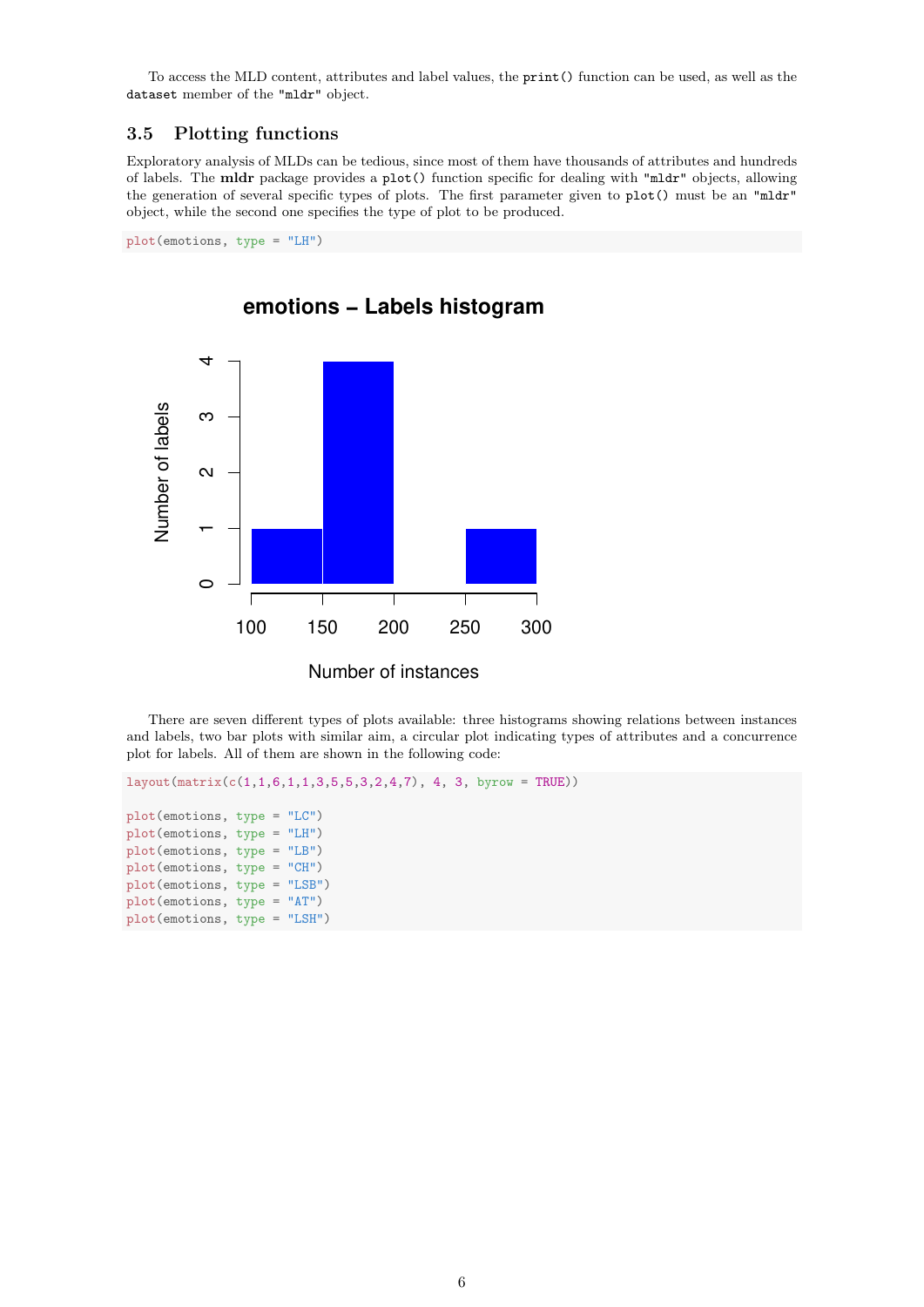

The label histogram (type "LH") relates labels and instances in a way that shows how well-represented labels are in general. The X axis is assigned to the number of instances and the Y axis to the amount of labels. This means that if a great number of labels are appearing in very few instances, all data will concentrate on the left side of the plot. On the contrary, if labels are generally present in many instances, data will tend to accumulate on the right side. This plot shows imbalance of labels when there is data accumulated on both sides of the plot, which implies that many labels are underrepresented and a large amount are overrepresented as well.

The labelset histogram (named "LSH") is similar to the former in a way. However, instead of representing the number of instances in which each label appears, it shows the amount of labelsets. This indicates quantitatively whether labelsets repeat consistently or not among instances.

The label and labelset bar plots display exactly the number of instances for each one of the labels and labelsets, respectively. Their codes are "LB" for the label bar plot and "LSB" for the labelset one.

The cardinality histogram (type "CH") represents the amount of labels instances have in general, therefore data accumulating on the right side of the plot will mean that instances do have a notable amount of labels,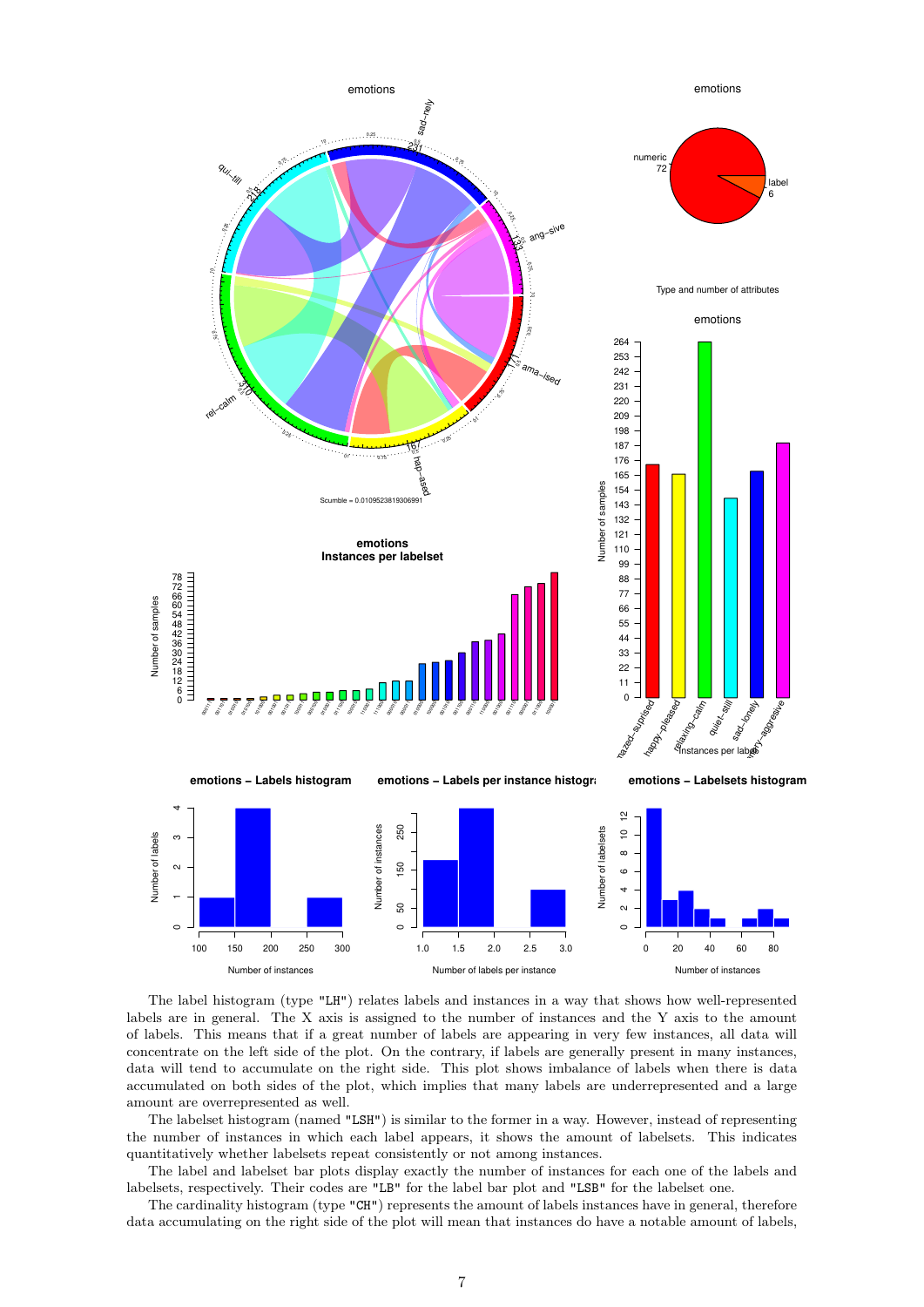whereas data concentrating on the left side shows the opposite situation.

The attribute types plot (named "AT") is a pie chart displaying the number of labels, numeric attributes and finite set (character) attributes, thus showing the proportions between these types of attributes to ease the comprehension about the amount of input information and that of output data.

The concurrence plot is the default one, with type "LC", and responds to the need of exploring interactions among labels, and specifically between majority and minority ones. This plot has a circular shape, with the circumference partitioned into several disjoint arcs representing labels. Each arc has length proportional to the number of instances where the label is present. These arcs are in turn divided into bands that join two of them, showing the relation between the corresponding labels. The width of each band indicates the strength of the relation, since it is proportional to the number of instances in which both labels appear simultaneously. In this manner, a concurrence plot can show whether imbalanced labels appear frequently together, a situation which could limit the possible improvement of a preprocessing technique [3].

Since drawing interactions among lots of labels can produce a confusing result, this last type of plot accepts more parameters: labelCount, which accepts an integer that will be used to generate the plot with that number of labels chosen at random; and labelIndices, which allows to indicate exactly the indices of the labels to be displayed in the plot. For example, in order to plot relations among the first eleven labels of genbase:

plot(genbase, labelIndices = genbase\$labels\$index[1:11])



#### 3.6 Transforming and filtering functions

Manipulation of datasets is a crucial task in multilabel classification. Since transformation is one of the main approaches to tackle the problem, both BR and LP transformations are implemented in mldr. They can be obtained by means of the mldr\_transform function, which accepts an "mldr" object as first parameter, the type of transformation, "BR" or "LP", as second, and an optional vector of label indices to be included in the transformation as last argument:

```
emotionsbr <- mldr_transform(emotions, type = "BR")
emotionslp <- mldr_transform(emotions, type = "LP", emotions$labels$index[1:4])
```
The BR transformation will return a list of data.frame objects, each one of them using one of the labels as class, whereas the LP transformation will return a single data.frame representing a multiclass dataset using each labelset as a class. Both of these transformations can be directly used in order to apply binary and multiclass classification algorithms, or even implement new ones.

```
emo_lp <- mldr_transform(emotions, "LP")
library(RWeka)
classifier <- IBk(classLabel \tilde{ } ., data = emo_lp, control = Weka_control(K = 10))
evaluate_Weka_classifier(classifier, numFolds = 5)
```
A filtering utility is included in the package as well. Using it is intuitive, since it can be called with the square bracket operator [. This allows to partition an MLD or filter it according to a logical condition.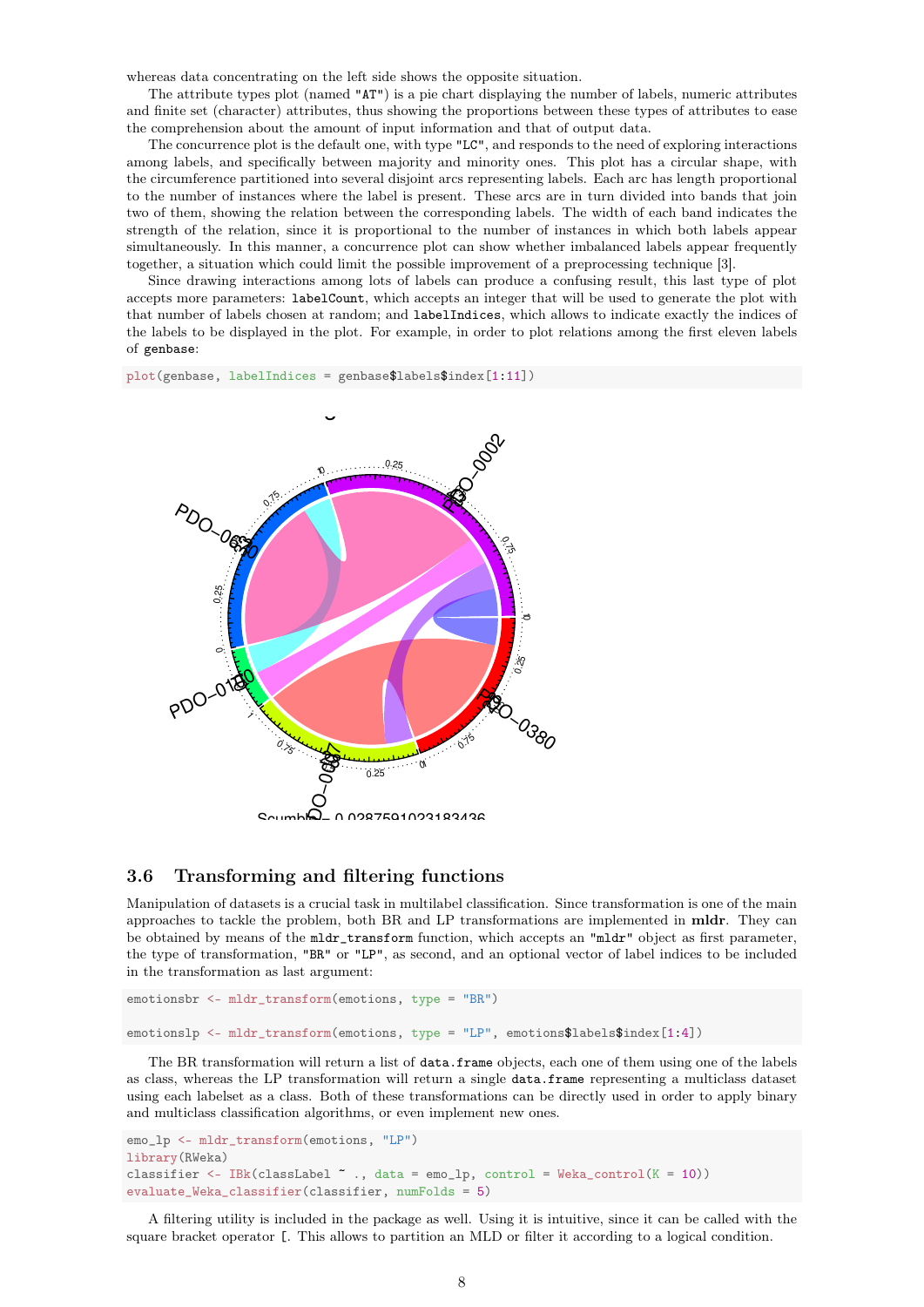emotions\$measures\$num.instances

## [1] 593

emotions[emotions\$dataset\$.SCUMBLE > 0.01]\$measures\$num.instances

## [1] 222

Combined with the joining operator, +, this can enable users to implement new preprocessing techniques that modify information in the MLD in order to improve classification results. For example, the following would be an implementation of an algorithm disabling majority labels on instances with highly imbalanced labels:

```
mldbase <- mld[.SCUMBLE <= mld$measures$scumble]
# Samples with coocurrence of highly imbalanced labels
mldhigh <- mld[.SCUMBLE > mld$measures$scumble]
majIndexes <- mld$labels[mld$labels$IRLbl < mld$measures$meanIR,"index"]
# Deactivate majority labels
mldhigh$dataset[, majIndexes] <- 0
joined <- mldbase + mldhigh # Join the instances without changes with the filtered ones
```
In this last example, the first two commands filter the MLD, separating instances with their SCUMBLE lower than the mean and those with it higher. Then, the third line obtains the indices of the labels with lower IRLbl than the mean, thus these are the majority labels of the dataset. Finally, these labels are set to 0 in the instances with high SCUMBLE and then the two partitions are joined again.

Lastly, another useful feature included in the **mldr** package is the MLD comparison with the == operator. This indicates whether both MLDs in comparison share the same structure, which would mean they have the same attributes and these would have the same type.

```
emotions[1:10] == emotions[20:30]## [1] TRUE
emotions == birds
## [1] FALSE
```
#### 3.7 Assessing multilabel predictive performance

Assuming that a set of predictions has been obtained for a MLD, through a set of binary classifiers, a multiclass classifier or any other algorithm, the next step would be to evaluate the classification performance. In the literature there exist more than 20 metrics for this task, and some of them are quite complex to calculate. The mldr package provides the mldr\_evaluate function to accomplish this task, supplying both example based and label based metrics.

Multilabel evaluation metrics are grouped into two main categories: example based and label based metrics. Example based metrics are computed individually for each instance, then averaged to obtain the final value. Label based metrics are computed per label, instead of per instance. There are two approaches called micro-averaging and macro-averaging (described below). The output of the classifier can be a bipartition (i.e. a set of 0s and 1s denoting the predicted labels) or a ranking (i.e. a set of real values denoting the relevance of each label). For this reason, there are bipartition based and ranking based evaluation metrics for each one of the two previous categories.

D being the MLD, L the full set of labels used in D,  $Y_i$  the subset of predicted labels for the *i-th* instance, and  $Z_i$  the true subset of labels, the example/bipartition based metrics returned by mldr evaluate are the following:

• Accuracy: It is defined (see Equation 8) as the proportion of correctly predicted labels with respect to the total number of labels for each instance.

$$
Accuracy = \frac{1}{|D|} \sum_{i=1}^{|D|} \frac{|Y_i \cap Z_i|}{|Y_i \cup Z_i|}
$$
\n
$$
(8)
$$

• Precision: This metric is computed as indicated in Equation 9, giving as result the ratio of relevant labels predicted by the classifier.

$$
Precision = \frac{1}{|D|} \sum_{i=1}^{|D|} \frac{|Y_i \cap Z_i|}{|Z_i|}
$$
\n
$$
(9)
$$

• Recall: It is a metric (see Equation 10) commonly used along with the previous one, measuring the proportion of predicted labels which are relevant.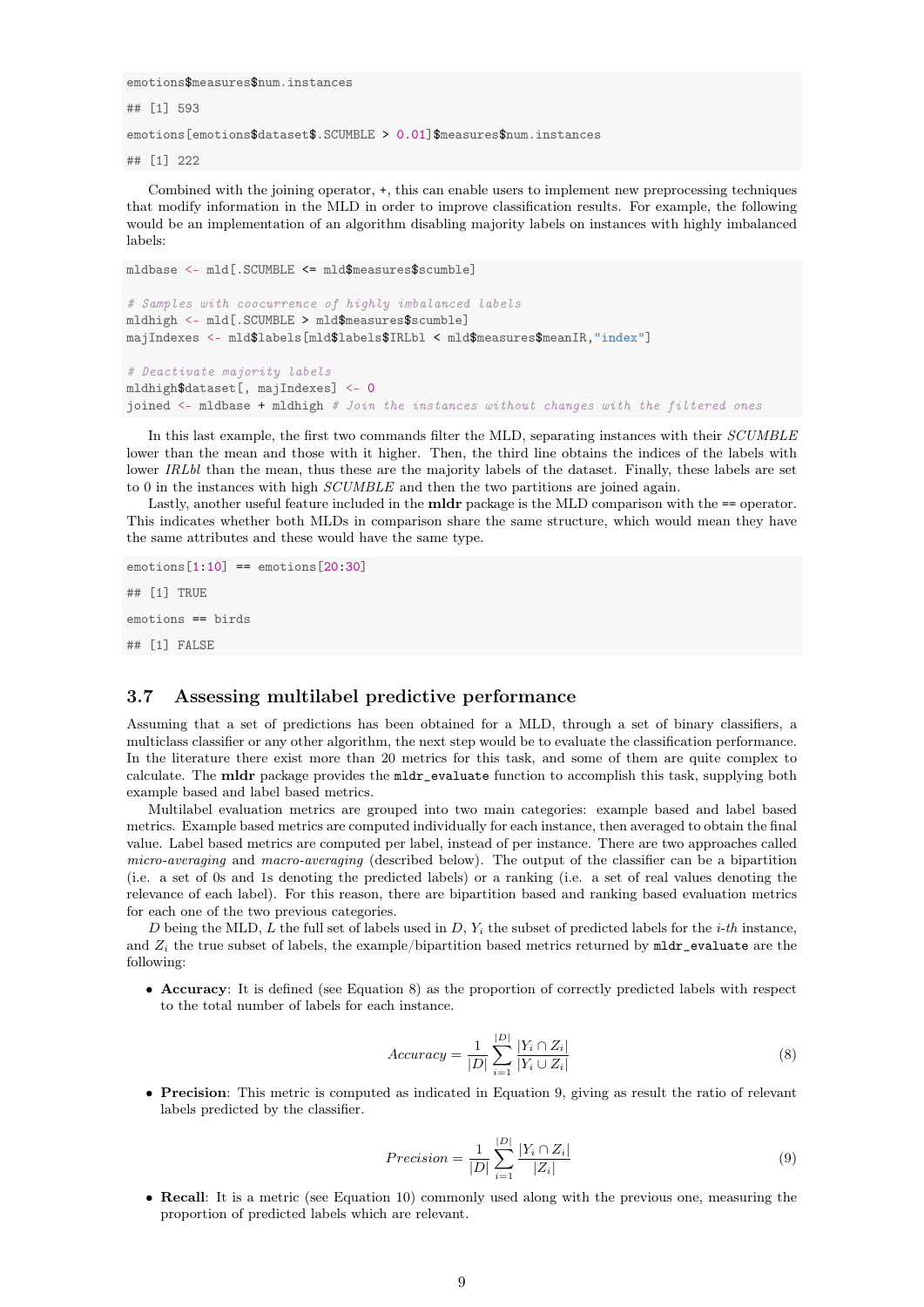$$
Recall = \frac{1}{|D|} \sum_{i=1}^{|D|} \frac{|Y_i \cap Z_i|}{|Y_i|}
$$
\n(10)

• F-measure: As can be seen in Equation 11, this metric is the harmonic mean between Precision (see Equation 9) and Recall (see Equation 10), providing a balanced assessment between precision and sensitivity.

$$
F\text{-}Measure = 2 * \frac{Precision * Recall}{Precision + Recall}
$$
\n<sup>(11)</sup>

• Hamming Loss: It is the most common evaluation metric in multilabel literature, computed (see Equation 12) as the simmetric difference between predicted and true labels and divided by the total number of labels in the MLD.

$$
HammingLoss = \frac{1}{|D|} \sum_{i=1}^{|D|} \frac{|Y_i \triangle Z_i|}{|L|}
$$
\n(12)

• Subset Accuracy: This metric is also known as  $0/1$  Subset Accuracy and Classification Accuracy. and it is the most strict evaluation metric. The  $\ell[xpr]$  operator (see Equation 13) returns 1 when  $expr$ is truthy and 0 otherwise, in this case its value is 1 only if the predicted set of labels equals to the true one.

$$
SubsetAccuracy = \frac{1}{|D|} \sum_{i=1}^{|D|} [Y_i = Z_i]
$$
\n(13)

Let  $rank(x_i, y)$  be a function returning the position of y, a certain label, in the  $x_i$  instance. The example/ranking based evaluation metrics returned by the mldr\_evaluate function are the following ones:

• Average Precision: This metric (see Equation 14) computes the proportion of labels ranked ahead of a certain relevant label. The goal is to establish how many positions have to be traversed until this label is found.

$$
Average Precision = \frac{1}{|D|} \sum_{i=1}^{|D|} \frac{1}{|Y_i|} \sum_{y \in Y_i} \frac{|\{y' \in Y_i : rank(x_i, y') \le rank(x_i, y)\}|}{rank(x_i, y)}
$$
(14)

• Coverage: Defined as indicated in Equation 15, this metric calculates the extent to which it is necessary to go up in the ranking to cover all relevant labels.

$$
Coverage = \frac{1}{|D|} \sum_{i=1}^{|D|} \underset{y \in Y_i}{\text{argmax}} \langle rank(x_i, y) \rangle - 1 \tag{15}
$$

• One Error: It is a metric (see Equation 16) which determines how many times the best ranked label given by the classifier is not part of the true label set of the instance.

$$
OneError = \frac{1}{|D|} \sum_{i=1}^{|D|} \left[ \underset{y \in Z_i}{\operatorname{argmax}} \langle rank(x_i, y) \rangle \notin Y_i \right] \tag{16}
$$

• Ranking Loss: This metric (see Equation 17) compares each pair of labels in  $L$ , computing how many times a relevant label (member of the true labelset) appears ranked lower than a non-relevant label. In the equation,  $\overline{Y_i}$  is notation for  $L\backslash Y_i$ .

$$
RankingLoss = \frac{1}{|D|} \sum_{i=1}^{|D|} \frac{1}{|Y_i||\overline{Y_i}|} \left| \left\{ (y_a, y_b) \in Y_i \times \overline{Y_i} : rank(x_i, y_a) > rank(x_i, y_b) \right\} \right| \tag{17}
$$

Regarding the label based metrics, there are two different ways to aggregate the values of the labels. The macro-averaging approach (see Equation 18) computes the metric independently for each label, then averages the obtained values to get the final measure. On the contrary, the micro-averaging approach (see Equation 19) first agregate the counters for all the labels, the computes the metric only once. In these equations TP, FP, TN and FN stand for True Positives, False Positives, True Negatives and False Negatives, respectively.

$$
MacroMetric = \frac{1}{|L|} \sum_{l=1}^{|L|} evalMetric(TP_l, FP_l, TN_l, FN_l)
$$
\n(18)

$$
MicroMetric = evalMetric(\sum_{l=1}^{|L|} TP_l, \sum_{l=1}^{|L|} FP_l, \sum_{l=1}^{|L|} TN_l, \sum_{l=1}^{|L|} FN_l)
$$
\n(19)

All the bipartition based metrics, such as *Precision, Recall* or FMeasure, can be computed as label based measures following these two approaches. In this category, there are as well some ranking based metrics, such as  $MacroAUC$  (see Equation 20) and MicroAUC (Equation 21).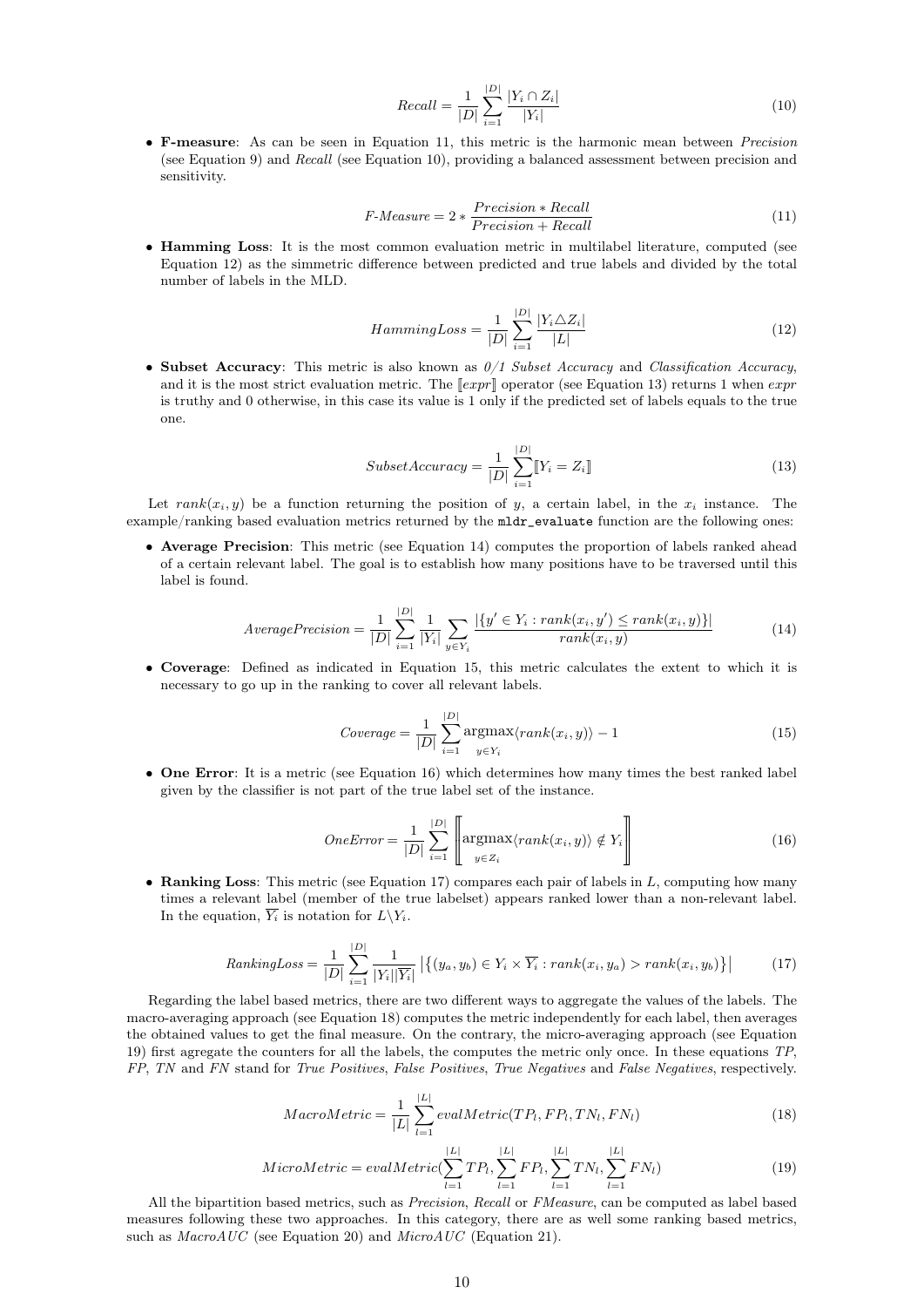$$
MacroAUC = \frac{1}{|L|} \sum_{l=1}^{|L|} \frac{|\{x', x'' : rank(x', y_l) \ge rank(x'', y_l), (x', x'') \in X_l \times \overline{X_l}\}|}{|X_l||\overline{X_l}|},
$$
  

$$
X_l = \{x_i : y_l \in Y_i\}, \overline{X_l} = \{x_i : y_l \notin Y_i\}
$$
(20)

$$
MicroAUC = \frac{|\{x', x'', y', y'' : rank(x', y') \ge rank(x'', y''), (x', y') \in S^+, (x'', y'') \in S^- \}|}{|S^+||S^-|},
$$
  

$$
S^+ = \{(x_i, y) : y \in Y_i\}, S^- = \{(x_i, y) : y \notin Y_i\}
$$

$$
(21)
$$

When the partition of the MLD for which the predictions have been obtained and the predictions themselves are given to the mldr\_evaluate function, a list of 20 measures is returned. For instance:

```
# Get the true labels in emotions
predictions <- as.matrix(emotions$dataset[,emotions$labels$index])
# and introduce some noise
predictions [sample(1:593, 100), sample(1:6, 100, replace = TRUE)] <- sample(0:1, 100,replace = TRUE)
# then evaluate the predictive performance
res <- mldr_evaluate(emotions, predictions)
## Setting levels: control = 0, case = 1
## Setting direction: controls < cases
## Setting levels: control = 0, case = 1
## Setting direction: controls < cases
## Setting levels: control = 0, case = 1
## Setting direction: controls < cases
## Setting levels: control = 0, case = 1
## Setting direction: controls < cases
## Setting levels: control = 0, case = 1
## Setting direction: controls < cases
## Setting levels: control = 0, case = 1
## Setting direction: controls < cases
## Setting levels: control = 0, case = 1
## Setting direction: controls < cases
## Setting levels: control = 0, case = 1
## Setting direction: controls < cases
## Setting levels: control = 0, case = 1
## Setting direction: controls < cases
## Setting levels: control = 0, case = 1
## Setting direction: controls < cases
## Setting levels: control = 0, case = 1
## Setting direction: controls < cases
## Setting levels: control = 0, case = 1
## Setting direction: controls < cases
## Setting levels: control = 0, case = 1
## Setting direction: controls < cases
## Setting levels: control = 0, case = 1
## Setting direction: controls < cases
## Setting levels: control = 0, case = 1
## Setting direction: controls < cases
## Setting levels: control = 0, case = 1
## Setting direction: controls < cases
## Setting levels: control = 0, case = 1
## Setting direction: controls < cases
## Setting levels: control = 0, case = 1
## Setting direction: controls < cases
## Setting levels: control = 0, case = 1
## Setting direction: controls < cases
## Setting levels: control = 0, case = 1
## Setting direction: controls < cases
## Setting levels: control = 0, case = 1
## Setting direction: controls < cases
## Setting levels: control = 0, case = 1
## Setting direction: controls < cases
## Setting levels: control = 0, case = 1
## Setting direction: controls < cases
## Setting levels: control = 0, case = 1
```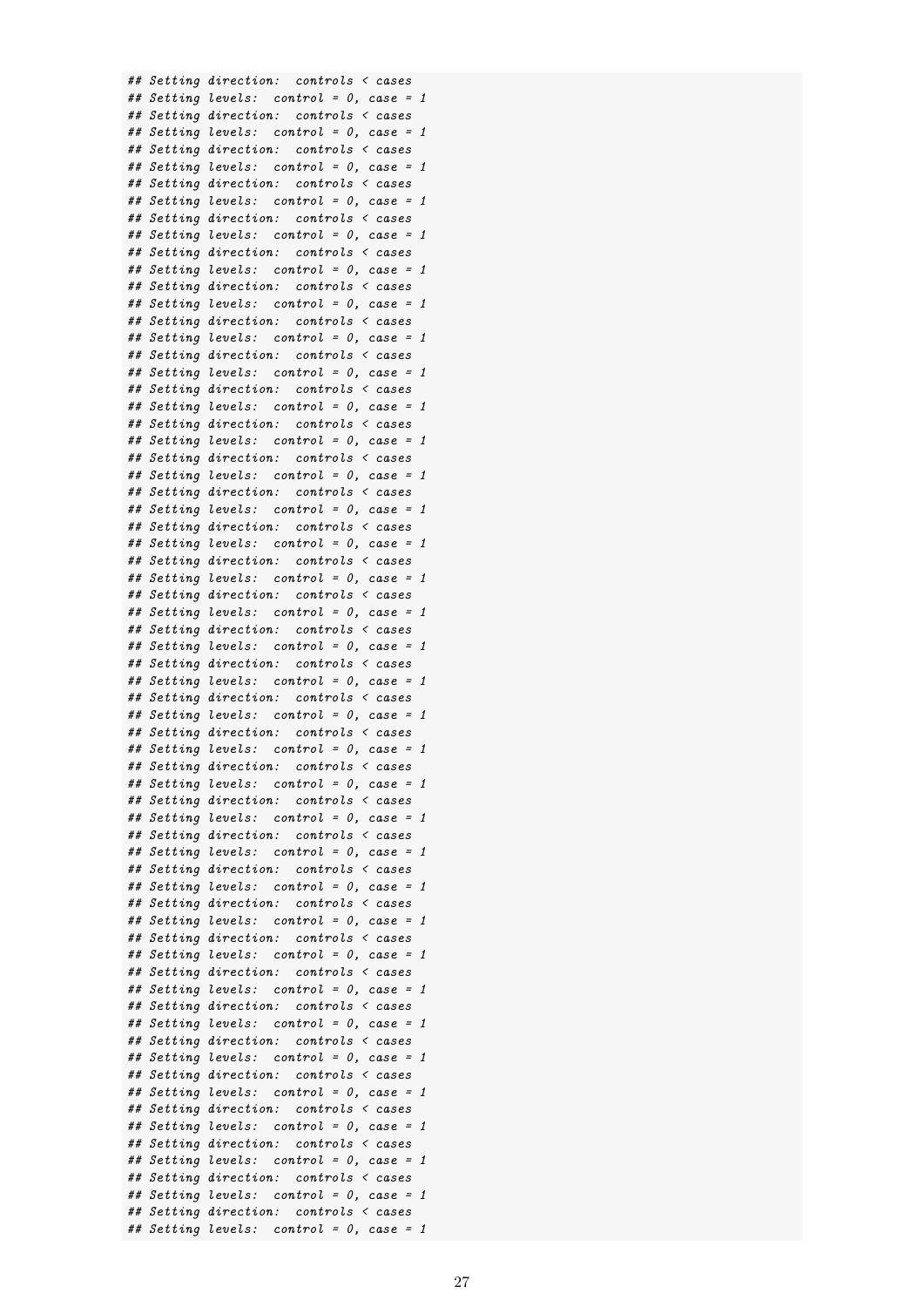str(res)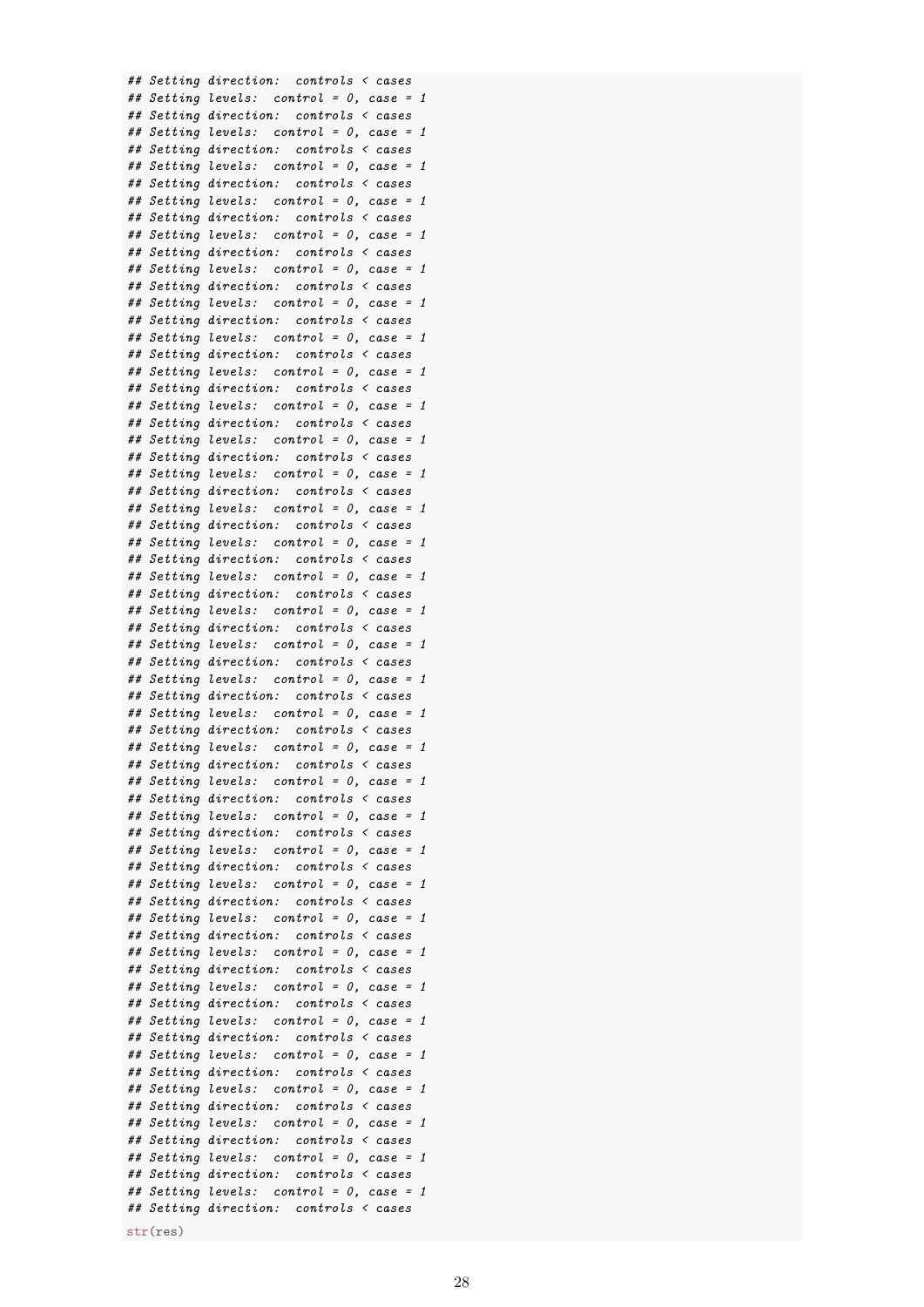```
## List of 20
## $ accuracy : num 0.861
## $ example_auc : num 0.916
## $ average_precision: num 0.918
              : num \ 1.3<br>: num \ 0.875## $ fmeasure
## $ hamming_loss : num 0.0894<br>## $ macro auc : num 0.914
## $ macro_auc : num 0.914
## $ macro_fmeasure : num 0.861
## $ macro_precision : num 0.809
## $ macro_recall : num 0.921
## $ micro_auc : num 0.914
## $ micro_fmeasure : num 0.865
## $ micro_precision : num 0.815
## $ micro_recall : num 0.921
## $ one_error : num 0.11
## $ precision : num 0.861
## $ ranking_loss : num 0.169
## $ recall : num 0.926
## $ subset_accuracy : num 0.831
## $ roc :List of 15
## ..$ percent : logi FALSE
## ..$ sensitivities : num [1:3] 1 0.921 0
## ..$ specificities : num [1:3] 0 0.906 1
## ..$ thresholds : num [1:3] -Inf 0.5 Inf
## ..$ direction
## ..$ cases : num [1:1108] 1 1 0 1 1 1 1 1 1 1 ...
## ..$ controls : num [1:2450] 0 0 0 0 0 0 0 0 0 1 ...
## ..$ fun.sesp :function (thresholds, controls, cases, direction)
## ..$ auc : 'auc' num 0.914
## .. ..- attr(*, "partial.auc")= logi FALSE
## .. ..- attr(*, "percent")= logi FALSE
## .. ..- attr(*, "roc")=List of 15
## .. .. ..$ percent : logi FALSE
## .. .. ..$ sensitivities : num [1:3] 1 0.921 0
## .. .. ..$ specificities : num [1:3] 0 0.906 1
## .. .. ..$ thresholds : num [1:3] -Inf 0.5 Inf
## .. .. ..$ direction : chr "<"
## .. .. .$ cases : num [1:1108] 1 1 0 1 1 1 1 1 1 1 ...<br>## .. .. .$ controls : num [1:2450] 0 0 0 0 0 0 0 0 0 1 ...
## .. .. ..$ controls : num [1:2450] 0 0 0 0 0 0 0 0 0 1 ...
## .. .. ..$ fun.sesp :function (thresholds, controls, cases, direction)
## .. .. ..$ auc : 'auc' num 0.914
## .. .. .. ..- attr(*, "partial.auc")= logi FALSE
## .. .. .. ..- attr(*, "percent")= logi FALSE
## .. .. .. ..- attr(*, "roc")=List of 8
## .. .. .. .. ..$ percent : logi FALSE
## .. .. .. .. ..$ sensitivities: num [1:3] 1 0.921 0
## .. .. .. .. ..$ specificities: num [1:3] 0 0.906 1
## .. .. .. .. ..$ thresholds : num [1:3] -Inf 0.5 Inf
## .. .. .. .. ..$ direction : chr "<"
## .. .. .. .. $ cases : num [1:1108] 1 1 0 1 1 1 1 1 1 1 ...<br>## .. .. .. .. .$ controls : num [1:2450] 0 0 0 0 0 0 0 0 0 1 ...
## .. .. .. .. ..$ controls : num [1:2450] 0 0 0 0 0 0 0 0 0 1 ...
## .. .. .. .. ..$ fun.sesp :function (thresholds, controls, cases, direction)
## .. .. .. .. ..- attr(*, "class")= chr "roc"
## .. .. .$ call : language roc.default(response = as.integer(mldr_to_labels(mldr)), predicto
## .. .. ..$ original.predictor: num [1:3558] 0 1 0 0 0 0 1 0 0 0 ...
## .. .. ..$ original.response : int [1:3558] 0 1 0 0 0 0 1 0 1 0 ...
## .. .. ..$ predictor : num [1:3558] 0 1 0 0 0 0 1 0 0 0 ...
## .. .. .$ response : int [1:3558] 0 1 0 0 0 0 1 0 1 0 ...
## .. .. ..$ levels : chr [1:2] "0" "1"
## .. .. ..- attr(*, "class")= chr "roc"
## ..$ call : language roc.default(response = as.integer(mldr_to_labels(mldr)), predictor = as
## ..$ original.predictor: num [1:3558] 0 1 0 0 0 0 1 0 0 0 ...
## ..$ original.response : int [1:3558] 0 1 0 0 0 0 1 0 1 0 ...
## ..$ predictor : num [1:3558] 0 1 0 0 0 0 1 0 0 0 ...
## ..$ response : int [1:3558] 0 1 0 0 0 0 1 0 1 0 ...
## ..$ levels : chr [1:2] "0" "1"
## ..- attr(*, "class")= chr "roc"
```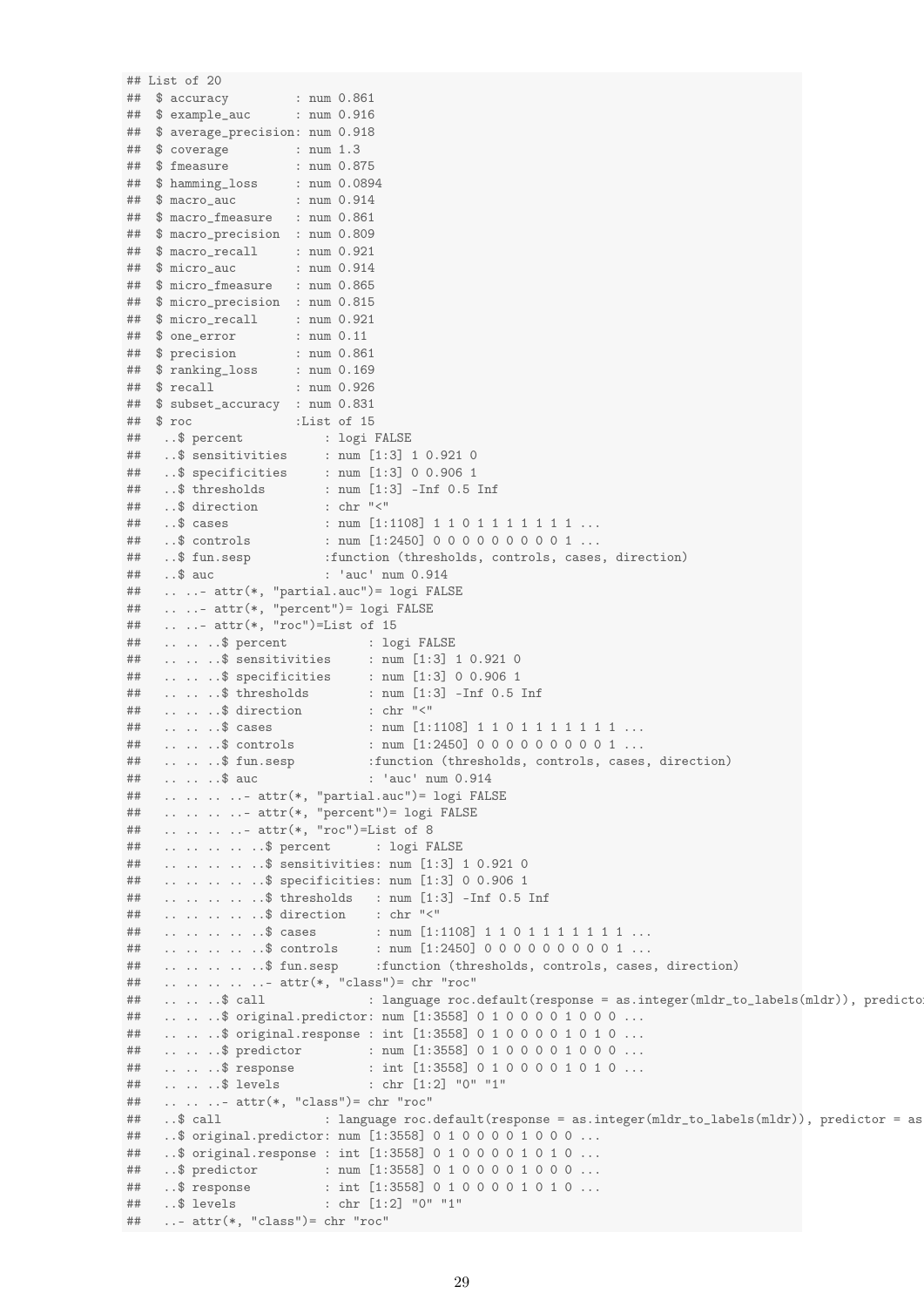plot(res\$ROC, main = "ROC curve for emotions") # Plot ROC curve

If the **pROC** [16] package is available, this list will include non-null AUC (*Area Under the ROC Curve*) measures and also a member called ROC. The latter holds the information needed to plot the ROC (Receiver Operating Characteristic) curve, as shown in the last line of the previous example. The result would be a plot similar to that in the Figure 2.



Figure 2: ROC curve plot with the data returned by mldr evaluate.

## 4 The mldr user interface

This package provides the user with a web-based graphic user interface on top of shiny, allowing to interactively manipulate measurements and obtain graphics and other results. Once mldr is loaded, this GUI can be launched from the R console with a single command:

#### mldrGUI()

This will cause the user's default browser to start or open a new tab in which the GUI will be displayed, organized into a tab bar and a content pane. The tab bar allows the change of section so that different information is shown in the pane.

The GUI will initially display the Main section, as shown in Figure 3. It contains options able to select an MLD between those available, and load a new one by uploading its ARFF and XML files onto the application. On the right side, several plots are stacked. These show the amount of attributes of each type (numeric, character or label), the amount of labels per instance, the amount of instances corresponding to labels and the number of instances related to labelsets. Each plot can be saved as an image into the filesystem. Right below these graphics, some tables containing basic measures are shown. The first one lists generic measures related to the entire MLD, and is followed by measures specific to labels, such as Card or Dens. The last table shows a summary of measures for labelsets.

The Labels section contains a table enumerating each label of the MLD with its relevant details and measures: its index in the attribute list, its count and frequency, its IRLbl and its SCUMBLE. Labels in this table can be reordered using the headers, and filtered by the Search field. Furthermore, if the list is longer than the number specified in the Show field, it will be splitted into several pages. The data shown in all tables can be exported to files in several formats. On the right side, a plot shows the amount of instances that have each label. This is an interactive plot, and allows the range of labels to be manipulated.

Since relations between labels can determine the behavior of new data, studying labelsets is important in multilabel classification. Thus, the section named Labelsets provides information about them, listing each labelset along with its count. This list can be filtered and splitted into pages as well, and is accompanied by a bar plot showing the count of instances per labelset.

In order to obtain statistical measures about input attributes, the Attributes section organizes all of them into a paged table, displaying their type and some data or measures according to it. If the attribute is numeric, then there will be a table containing its minimum and maximum values, its quartiles and its mean. On the contrary, if the attribute takes values from a finite set, each possible value will be shown along with its count in the MLD.

Lastly, concurrence among labels is provenly a factor to take into account when applying preprocessing techniques to MLDs. For this reason, the Concurrence section attempts to create an easy way of visualizing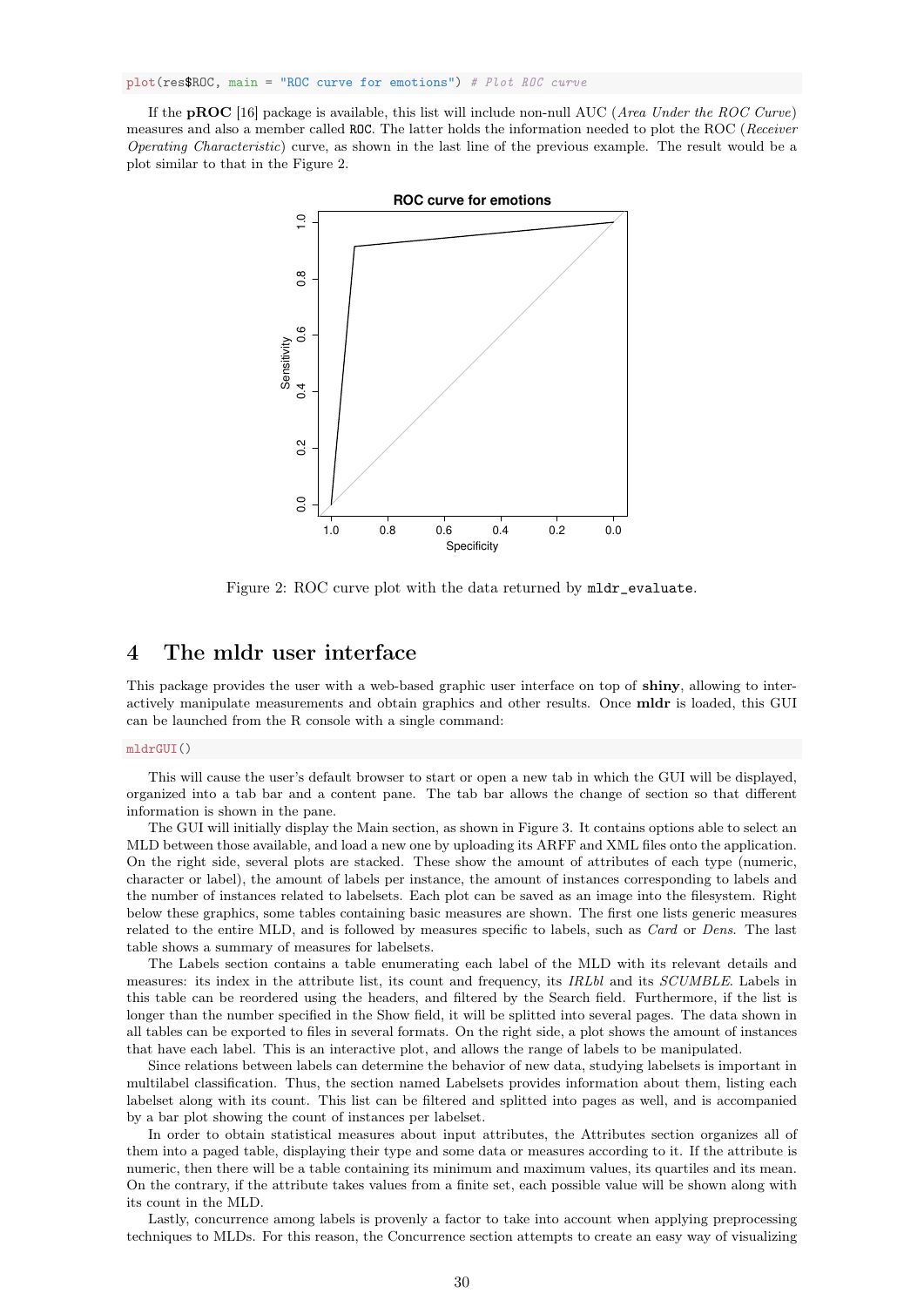

Figure 3: Main page of the shiny based user interface.

concurrence among labels (see Figure 4), with a label concurrence plot displaying the selected labels in the left-side table and their coocurrences represented by bands in the circle. By default, the ten labels with higher SCUMBLE are selected. The user will be able to select and deselect other labels by clicking their corresponding row on the table.



Figure 4: The plots can be customized and saved.

### 5 Summary

In this paper the mldr package, aimed to provide exploratory analysis and manipulation tools for MLDs, has been introduced. The functions supplied by this package allow both loading existent MLDs and generating new ones. Several characterization measures and specific plots can be obtained for any MLD, and its content can be extracted, filtered and joined, producing new MLDs. Any MLD can be transformed in a set of binary datasets or a multiclass dataset by mean of the transformation function of mldr. Finally, a web-based user interface eases the access to most of this functionality for everyone.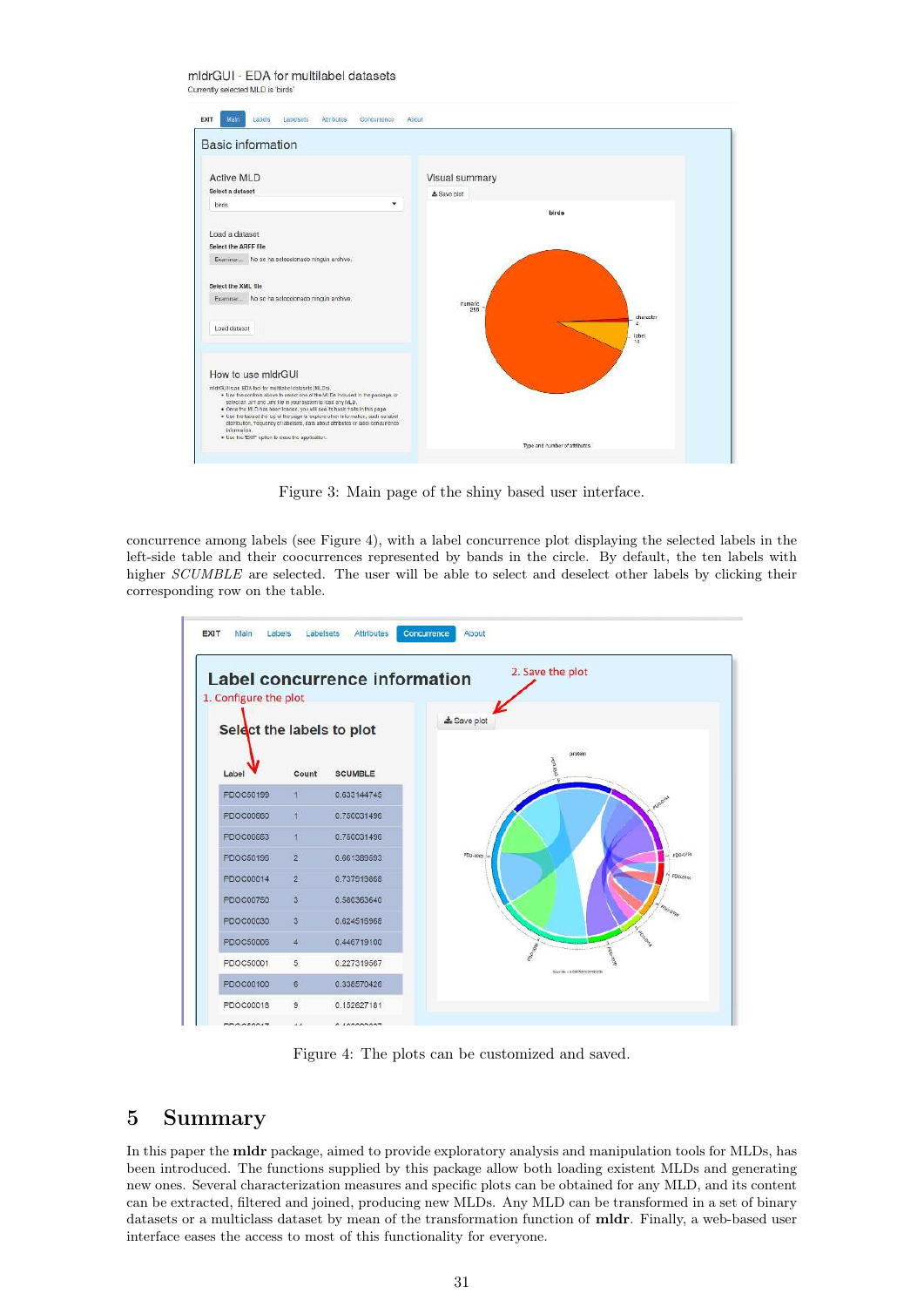In its current version, **mldr** is a strong base to develop any preprocessing method for MLDs, as has been shown in a previous section. The development of the mldr package will continue in the near future by including the tools needed to implement and evaluate multilabel classifiers. With this foundation, we aim to encourage other developers to incorporate their own algorithms into mldr, as we will do in forthcoming releases.

### 6 Acknowledgment

This paper is partially supported by the project TIN2012-33856 of the Spanish Ministry of Science and Technology.

## References

- [1] M. Boutell, J. Luo, X. Shen, and C. Brown. Learning multi-label scene classification. Pattern Recognition, 37(9):1757–1771, 2004. ISSN 00313203. doi: 10.1016/j.patcog.2004.03.009.
- [2] W. Chang. shiny: Web Application Framework for R, 2015. URL http://CRAN.R-project.org/ package=shiny. R package version 0.11.
- [3] F. Charte, A. Rivera, M. J. Jesus, and F. Herrera. Concurrence among imbalanced labels and its influence on multilabel resampling algorithms. In Proc. 9th International Conference on Hybrid Artificial Intelligent Systems, Salamanca, Spain, HAIS'14, volume 8480 of LNCS, 2014. ISBN 978-3-319-07616-4.
- [4] F. Charte, A. J. Rivera, M. J. del Jesus, and F. Herrera. Addressing imbalance in multilabel classification: Measures and random resampling algorithms. Neurocomputing, 163(0):3–16, 2015. ISSN 0925-2312. doi: 10.1016/j.neucom.2014.08.091.
- [5] S. Diplaris, G. Tsoumakas, P. Mitkas, and I. Vlahavas. Protein Classification with Multiple Algorithms. In Proc. 10th Panhellenic Conference on Informatics, Volos, Greece, PCI'05, pages 448–456, 2005. doi: 10.1007/11573036\\_42.
- [6] P. Duygulu, K. Barnard, J. de Freitas, and D. Forsyth. Object Recognition as Machine Translation: Learning a Lexicon for a Fixed Image Vocabulary. In Proc. 7th European Conference on Computer Vision-Part IV, Copenhagen, Denmark, ECCV'02, pages 97–112, 2002. doi: 10.1007/3-540-47979-1\  $\_7.$
- [7] J. Fox. The R Commander: A basic statistics graphical user interface to R. Journal of Statistical Software, 14(9):1–42, 2005. URL http://www.jstatsoft.org/v14/i09.
- [8] S. Godbole and S. Sarawagi. Discriminative Methods for Multi-Labeled Classification. In Advances in Knowledge Discovery and Data Mining, volume 3056, pages 22–30, 2004. doi: 10.1007/  $978-3-540-24775-3$  5.
- [9] Z. Gu, L. Gu, R. Eils, M. Schlesner, and B. Brors. circlize implements and enhances circular visualization in r. Bioinformatics, 30:2811–2812, 2014.
- [10] K. Hornik, C. Buchta, and A. Zeileis. Open-source machine learning: R meets Weka. Computational Statistics, 24(2):225–232, 2009. doi: 10.1007/s00180-008-0119-7.
- [11] B. Klimt and Y. Yang. The Enron Corpus: A New Dataset for Email Classification Research. In Proc. 5th European Conference on Machine Learning, Pisa, Italy, ECML'04, pages 217–226. 2004. doi:  $10.1007/978 - 3 - 540 - 30115 - 8$  22.
- [12] D. T. Lang. XML: Tools for parsing and generating XML within R and S-Plus., 2013. URL http: //CRAN.R-project.org/package=XML. R package version 3.98-1.1.
- [13] J. Read and P. Reutemann. MEKA: A Multi-label Extension to WEKA. URL http://meka. sourceforge.net/.
- [14] J. Read, B. Pfahringer, and G. Holmes. Multi-label classification using ensembles of pruned sets. In 8th IEEE International Conference on Data Mining, 2008. ICDM'08., pages 995–1000. IEEE, 2008.
- [15] J. Read, B. Pfahringer, G. Holmes, and E. Frank. Classifier chains for multi-label classification. Machine Learning, 85:333–359, 2011. ISSN 0885-6125. doi: 10.1007/s10994-011-5256-5.
- [16] X. Robin, N. Turck, A. Hainard, N. Tiberti, F. Lisacek, J.-C. Sanchez, and M. Müller. proc: an open-source package for r and  $s+$  to analyze and compare roc curves. BMC Bioinformatics, 12:77, 2011.
- [17] G. Tsoumakas and I. Vlahavas. Random k-labelsets: An ensemble method for multilabel classification. In Proc. 18th European Conference on Machine Learning, Warsaw, Poland, ECML'07, volume 4701 of LNCS, pages 406–417, 2007. ISBN 978-3-540-74957-8. doi: 10.1007/978-3-540-74958-5\\_38.